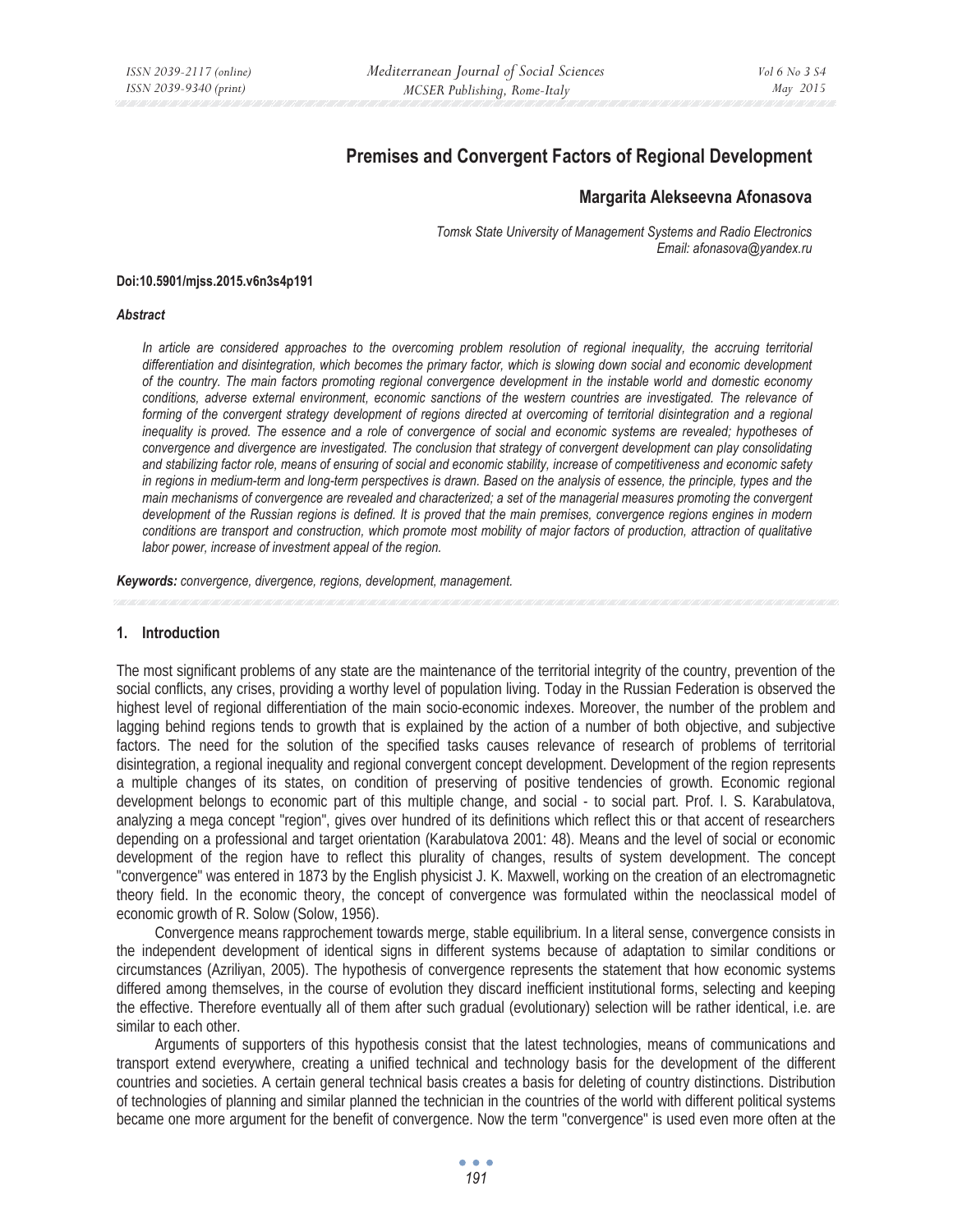description of integration processes. The general tendencies and factors of scientific and technical and social and economic progress are the cornerstone of world integration development. They cause rapprochement, i.e. convergence, economies is more increasing than number of the countries when preserving their national features.

Distinguish conditional and absolute convergence. Conditional convergence assumes the availability of positive dependence between the growth rate of economy and distinction of the current and equilibrium income levels. It differs from the absolute convergence assuming that the poor countries (regions) develop higher rates than rich, catching up with them.

Rather often, the hypothesis of convergence is tested on the example of regions as there are considerable discrepancies between regions on a level of development of technologies, productions, economic institutes, etc. The therefore probability of availability of absolute convergence between regions rather high. It is necessary to consider that the policy of the central government is directed, as a rule, on smoothing of interregional distinctions and in support of the development of rather poor regions.

The process opposite to convergence is called as divergence. Divergence is a discrepancy of signs of social and economic educations during evolution. The fight for existence, survival, supports divergence. The principle of divergence explains the process of formation of larger groups and emergence of gaps between them.

Diagnostics of regional development is carried out by the interested authorities, public and other organizations, subjects of managing, separate research collectives and physical persons. The central authorities proceed, first of all, from interests of the country in general, and also pursue industry and other aims. Regional authorities consider possible options for providing optimum living conditions for the population of the region. Separate research collectives and physical persons execute the corresponding orders of authorities and subjects of managing.

The generalized these diagnostics form information base for acceptance of management decisions on achievement of steady functioning of regions, elimination of unjustified distinctions in a level of living of the population of different territories. On their basis plans, forecasts of economic and social development of regions are developed. Diagnostic information is necessary also for banks, investment companies, the exchanges at strategy development of capital allocation and forming of the regional markets.

### **2. Methods and Materials**

Different types of convergence cause the availability of several methodologies of their analysis. Given the complexity of this problem, its satisfactory solution can be achieved only through the involvement of a wide arsenal of mathematical economics.

The region from positions of socio-economic analysis of its level development, represents complicated object, it is impossible to estimate which condition on any one indicator (Karabulatova, 2001; Karabulatova & Polivara, 2013; Ryazantsev & Bozhenko, 2014 & Ryazantsev et al, 2014). It is caused, that consolidation of such regional subsystems as the industry, transport, the agricultural industry, services, education, health care, legal assistance, etc. in some whole the region, - is very conditional. The system as an object of research represents some hierarchically arranged set of the elements and systems integrated with the achievement of some purpose (or sets of the interconnected purposes). In the region, if to consider it from these positions as a system, such unification is not present. Many of his works subsystem with the objectives inconsistent with the purposes of development of the region or only indirectly related. For example, the large industrial enterprise working in the region, but belonging to owners from other region or the country functions for maximizing the income of the owner.

Considered that the easiest way it is possible to analyze availability of convergence at rates of economic development from the point of view of reduction of an inequality in the level of per capita GDP (VRP) among group of regions (i.e. the concept is considered  $\sigma$  - convergences). For verification of the theory  $β$  - convergences the regression analysis (cross-section) of selection of regions in which dependence of the gain of real VRP that is saved up for some time frame on the VRP initial level per capita is estimated is usually used. From the methodological point of view, check of a hypothesis of convergence based on time series analysis of indicators of the income on regions and researches of their dynamic characteristics is more difficult. However absence enough long ranks of data on regions of the Russian Federation (and especially on municipalities) complicates the use of a method of time series for a check of a hypothesis of convergence.

According to data of Russian Federal State Statistics Service of VRP per capita adjusted for interregional distinctions of the prices of Khanty-Mansi Autonomous Area leading on this indicator more than by 41 times, exceeds VRP per capita of the Republic of Ingushetia. Stronger differentiation is observed on indicators of investment activity. For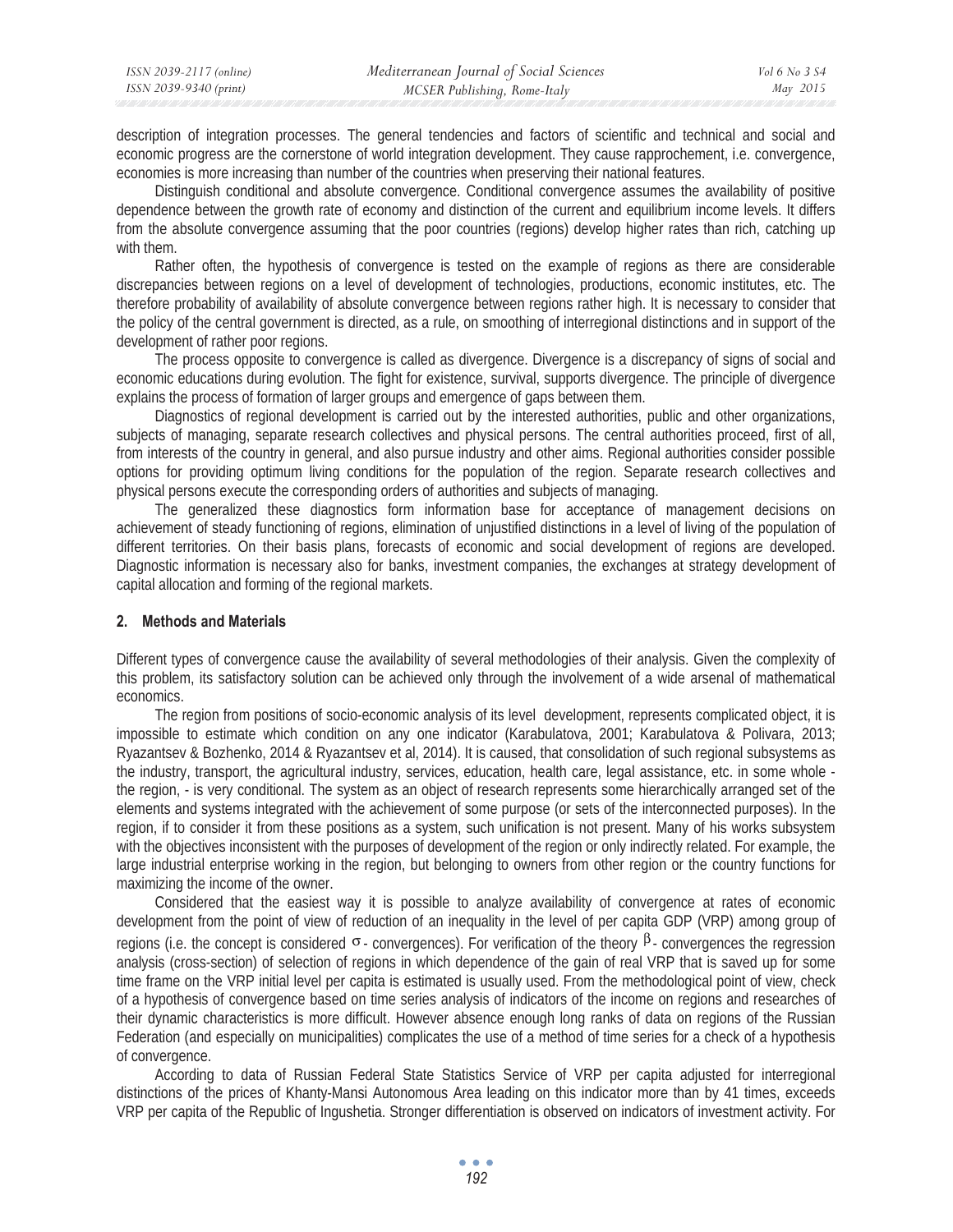| ISSN 2039-2117 (online) | Mediterranean Journal of Social Sciences | Vol 6 No 3 S4 |
|-------------------------|------------------------------------------|---------------|
| ISSN 2039-9340 (print)  | MCSER Publishing, Rome-Italy             | May 2015      |

example, on an indicator of the amount of investments per capita. The difference on this indicator of the leading and lagging behind regions of the Russian Federation makes 190 times. So strong level of interregional distinctions generates an aggravation of social problems in unsuccessful regions, complicates interregional economic cooperation, and limits growth rates of the national economy. *The investment appeal of the region* is defined by NRA rating as a set of the factors influencing expediency, efficiency and level of risks of the investments in the territory of this region. These factors are an active background for all investment projects realized in the area of the region influence risk and profitability of project data.

The investment appeal of the region consists of several factors, each of which can be estimated by means of proxy selection and variables for it. In a rating *seven factors of regional investment appeal* are considered*:* 

- 1) *Security of the region for natural resources and quality of environment in the region:* availability main types of natural resources in the region (including fuel and energy), the level of environmental pollution, possibility of drains and processing cleaning of production wastes.
- 2) *Region manpower*: main characteristics of a manpower of the region, including number of economically active population, level of employment and unemployment, the volume of the offer of skilled labor force, and also labor productivity.
- 3) *Regional infrastructure*: the level of development and availability of both "tough", and "soft" infrastructure. The concept of "tough" infrastructure joins transport, power, telecommunication, and housing infrastructure. The "soft" infrastructure includes some components from which from the point of view of investment appeal the financial infrastructure has the greatest value.
- 4) *Domestic market of the region (potential of regional demand):* domestic market level development of the region (including scales of sectors of retail trade and paid services), disposable income and purchasing power of the population of the region.
- 5) *Potential production of regional economy*: cumulative results and features of economic enterprises activities which are already working in the region (volume and dynamics of production, the size of assets, their quality and efficiency of their use).
- 6) *Institutional environment and socio-political stability*: expert evaluation of the effectiveness of regional legislation regulating the interaction between government and investors, expert assessment of the favorability of the regional tax law (the existence of tax benefits and opportunities to obtain them), the level of social and criminal tensions in the region.
- 7) *Financial regional budget stability and enterprises of the region*: a condition of public finances in the region (the amount of tax revenues, a budget balance, a regional national debt), and also an assessment of a financial position of the enterprises of the region (profitability (unprofitability) of firms, a state creditor and accounts receivable of the organizations, availability of investment resources) (Methodology of a rating, 2014).

There is a point of view according to which the policy directed at reduction of distinctions in levels of economic development of regions inevitably attracts reduction of growth rates of national economy and vice versa, GDP growth can be provided with only a price of deepening of an interregional inequality. Within the forming theory of feedback, it is proved that positive feedback always lead to the growth of interregional differentiation, despite the regulating actions of the Federal center. The resources spent for support of the lagging behind regions can only reduce the speed of increase of interregional distinctions, but it will occur due to the reduction of growth rates of the economy.

In this article, the opposite thesis according to which the positive feedback existing in national economy working for deepening of interregional distinctions can be compensated for the account of effective influences of state bodies is protected. For justification of this point of view, the concept of convergent development of the Russian regions and management model a regional economic system, combining elements of convergence and divergence is offered.

## **3. Results**

The concept of convergent development offered by us allows to draw very important conclusions concerning opportunities for basic mechanisms of reproduction of a social and economic order, and also to correlate among themselves understanding of processes of the organization and self-organization in the context of ensuring stability of regional system.

First, possibilities of increase of efficiency of social and economic system, its stability are limited to the structure of an order within which the corresponding policy is performed. Secondly, it is revealed that when the system reached some optimum of effective functioning, all subsequent efforts will not lead to the further growth of efficiency. Therefore, an exit for the system is the substitution of the existing social and economic order with a new order. And so far there is no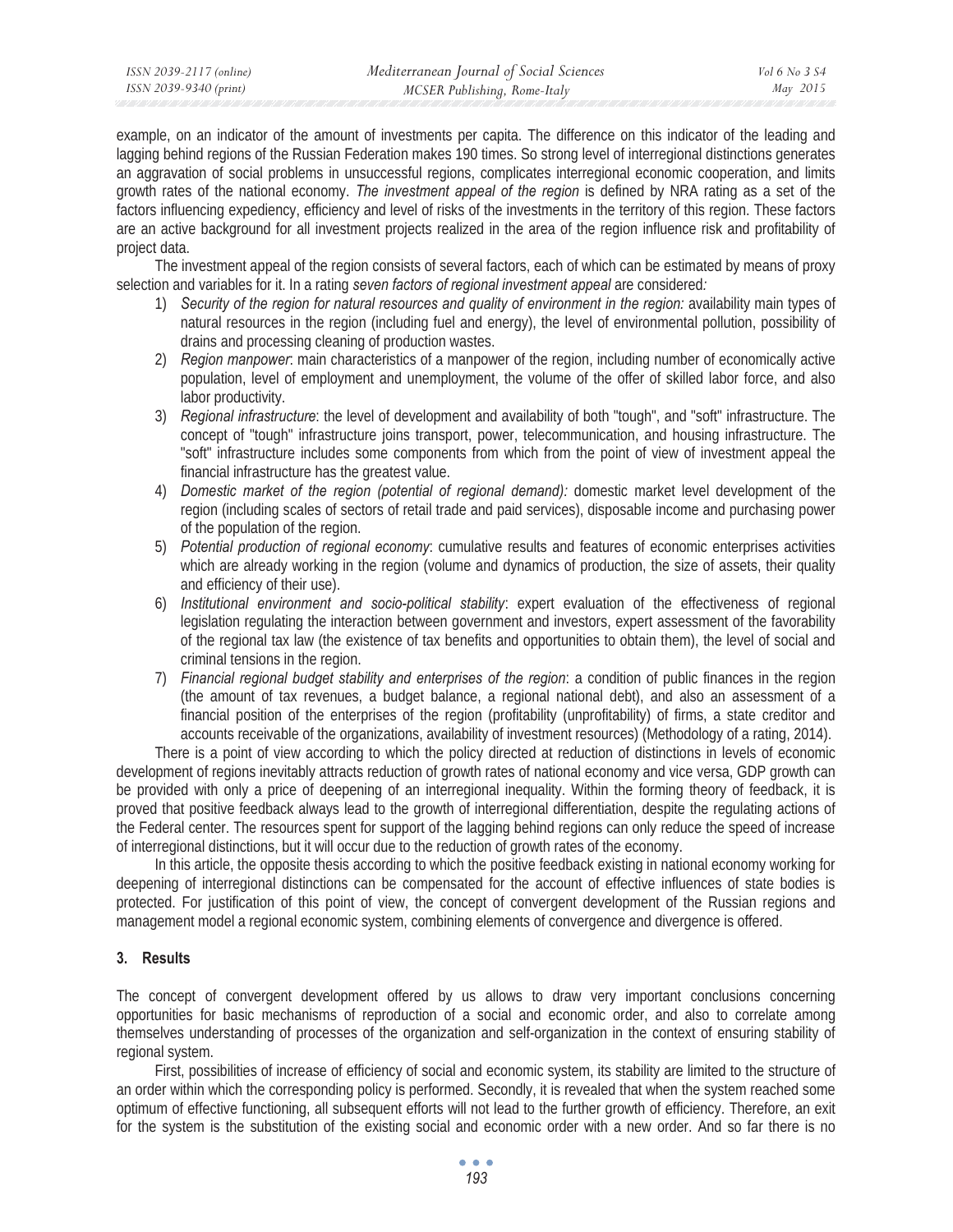definite answer to a question: whether there will be a substitution of one order by another on the basis of free selforganization or it is necessary to manage this process, i.e. change of an order will be performed on the principles of the managed self-organization.

The analysis shows, that in the modern practice of the Russian reformism the explicit list towards attention to an organizational component to the detriment of self-organizational is observed, that generates a set of inadequate projects and reformatory decisions. For the organizational processes presence of the particular managing subject initiating processes of transformation on the basis of the rational judgment performing these processes by means of programs, regulations, organizational control is characteristic. The aspiration to formalization, a regulation is one of the main parties of such strategy.

For self-organizational processes, structural educations are characteristic of spontaneity. Specialists note the primacy of the self-organizational component in social and economic ordering processes. Organizational efforts can be successful and generate steady structures only at a considerable reinforcement from a self-organizational component (Bevzenko, 2003). Force and imperativeness of self-organizational processes are capable to suppress any organizational efforts. In our opinion, both specified process can be integrated and investigated within the uniform concept of convergent development of social and economic systems. In this case, it is possible to speak about possibility of a resonance of organizational and self-organizational processes, their coordination, therefore, the system can have regulation at the level of a choice of the attracting attractors, result of that will be changes of quality of its elements. An instrument for ensuring the unity of organizational and self-organizational processes in society within the offered concept is a public administration that purpose consists in providing conditions for a dynamic, sustainable development of society. For this purpose, it directs the efforts to the removal of obstacles in the course of free social and economic self-organization, on the support for steady functioning and development of economy and society.

Thus, the regulations on the unity of forms of public orderliness formulated by us – self-organization, the organization and means of their providing – public administration, are the central fragment of the convergent development concept. Public administration is considered in this context not only as a function of the organization and manifestation of self-organization, but also as an implementer of public orderliness in both forms.

Within the concept of convergence, the problem of development of the strategy of management of the innovation development (that is the extremely important for Russia) based on mechanisms of the managed self-organization can be efficiently solved. Such plan of management has to combine the hierarchical organization with normative regulation and control organically, on the one hand, and with the new functions directed by perception of the weak signals and changes stimulating positive tendencies of development and an innovation – with another. Creative self-organizational processes and public administration have to act in the space of regions as the continuous parties and factors of providing a convergent development trajectory.

The combination of self-organization and public policy in convergent social and economic system provides its functioning by means of mature market mechanisms, achievement of the maximum effect of the innovation and investing activities, and also rather equitable distribution of the income that opens a way to desirable harmonization of interests (from the point of view of decrease in a social conflicts) entrepreneurs – capital owners, and other citizens at all levels of management (nationwide, regional, local).

On the basis of identification of essence and contents of the concept of convergent development, processes of self-organization and management in a local economic system, and also factors and mechanisms of convergence the management model development of economy of the region combining elements of convergence and divergence was developed. In the model are mortgaged the development mechanisms of an economic system of the region based on the use of positive and negative feedback. Positive feedback lead to a swing of the system, to its transformation, accumulation of high-quality changes. Negative communications on the contrary, are directed at preserving the available structures and the relations, on ensuring the stability of the system. Therefore, any crises in the system are defined by the strong influence of positive feedback, consecutive strengthening of the effect of small influence (Dolyatovsky et al., 2001).

The model is implemented author's point of view, according to which non-linear positive feedbacks working to deepen inter-regional disparities will "disperse" the regional economy, increase its growth rate, and the consequences will be compensated by corrective action of the government. That is at the heart of this model is the idea of self-driven regional economic system.

Development of public-private partnership in subjects of the Russian Federation for 2013 is provided in figure 1. (A rating of regions 2014, p. 5).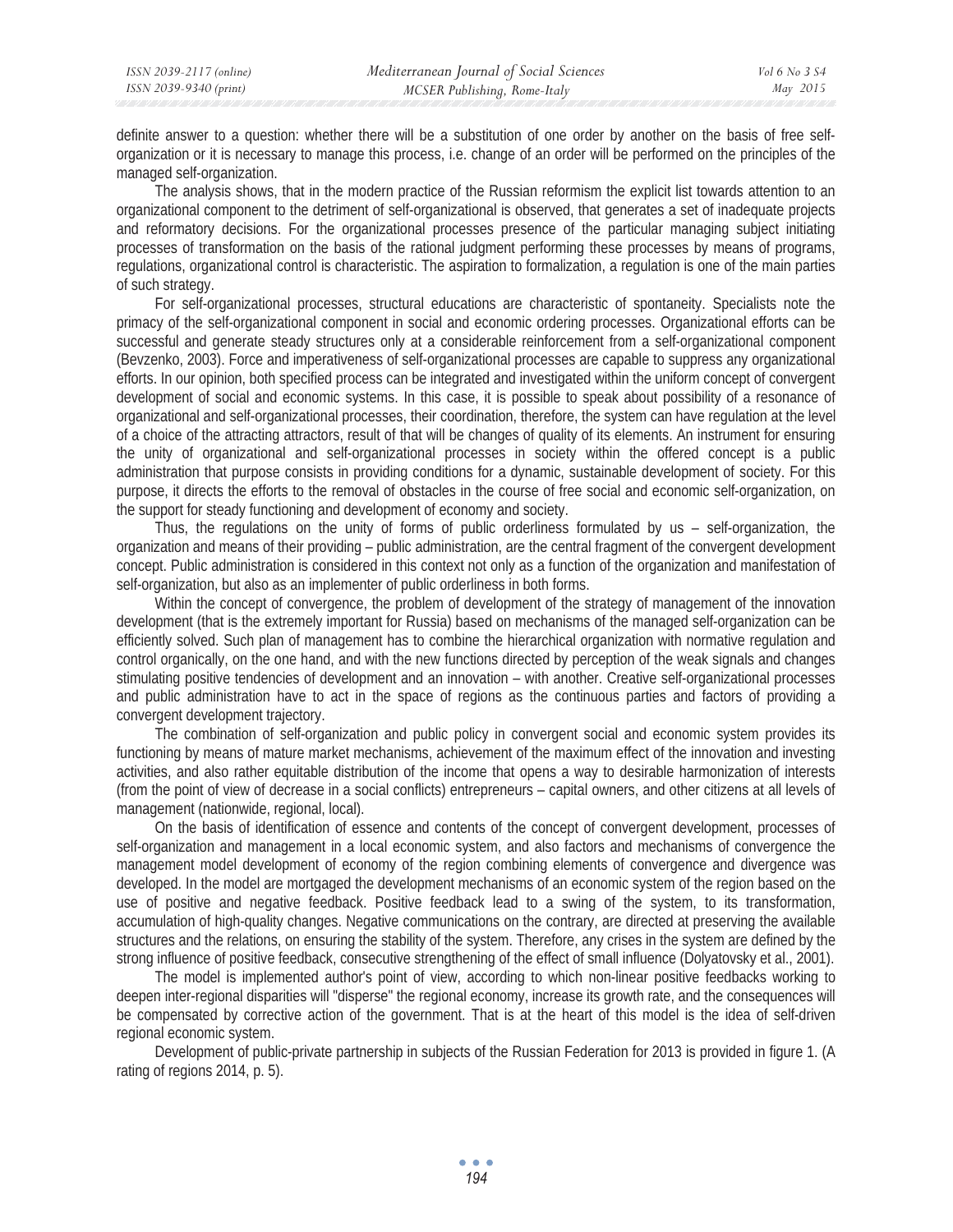

**Figure 1.** Development of public-private partnership in certain subjects of the Russian Federation for 2013

# **4. Discussion**

The term "divergence" is used in economy for designation of the movement on the dispersing trajectories: increases in a gap between levels of development of the certain countries, strengthening is of distinctions between national models of economy, their separate structures and mechanisms. Besides, this term is also used for the designation of a deviation of the certain countries or regions from average macroeconomic values for any group of the countries or regions. Dozi (2005) and Item Druker (2012) considered separate aspects of the analyzed problem. All leading world concerns live with the middle of the 1940th years "on Druker". Druker believed that it was possible to create economic progress and social harmony (2012).

Regional divergence is considerably shown in the increasing role of capital megalopolises and regional capitals. In 2008, the regional centers concentrated a third of the population and investments, more than 60% of trade, public catering and services (Nefedova, 2008). By the beginning of 2015, regional polarization even more amplified, and the problem of the space distribution of human capital became aggravated. The last population census revealed in the Russian Federation 34 thousand of "dying" villages with the population less than 10 people (24% of all settlements). Besides, more than 13 thousand villages have no constantly living community at all (Population size, 2010). Annually from the Russian Federation card a large number of small settlements disappears. For example, for the last three years rate of reduction in a group of the small cities (to 5 thousand inhabitants) made ten cities in a year.

So, in Russia there is a group of backward regions which are for a number of reasons not ready to adapt to imperatives of scientific and technical progress, the innovation development, for changes in the regional and world markets. As a result the gap between them amplifies and leading regions, fix their backwardness, i.e. divergence takes place. On statistical data divergence between the absolute sizes of a per capita income in donor regions and in the depressive and underdeveloped Russian regions differing in the lowest indicators of resource security and infrastructure familiarity most of all goes deep.

**Table 1.** Approaches to determination of essence of development of the region

| Author / Source | Determination                                                                                                                                                                                                                                                                                                                                          |
|-----------------|--------------------------------------------------------------------------------------------------------------------------------------------------------------------------------------------------------------------------------------------------------------------------------------------------------------------------------------------------------|
| Kovalenko E.G.  | Regional development is the mode of functioning of regional system which is oriented to the positive<br>dynamics of parameters of level and quality of life of the population provided with the steady,<br>balanced and multifactorial reproduction of social, economic, resource and ecological capacities of the<br>territory (Kovalenko, 2010: 64). |
| Gavrilov A.I.   | Development of the region - multidimensional and multidimensional process that is usually considered                                                                                                                                                                                                                                                   |
|                 | from the point of view of a set of different social and economic targets (Gavrilov, 2010, p. 67).                                                                                                                                                                                                                                                      |
| Podprugin M. O. | Development of the region is understood as any progressive change, first of all in the economic                                                                                                                                                                                                                                                        |
|                 | sphere. This change can be quantitative, and then speak about economic growth. It can be qualitative,                                                                                                                                                                                                                                                  |
|                 | and then tell o structural changes of the content of development. Along with economic characteristics                                                                                                                                                                                                                                                  |
|                 | consider social parameters of development. Moreover, social characteristics are full indicators at an                                                                                                                                                                                                                                                  |
|                 | assessment of the extent development of the region (Podprugin, 2012).                                                                                                                                                                                                                                                                                  |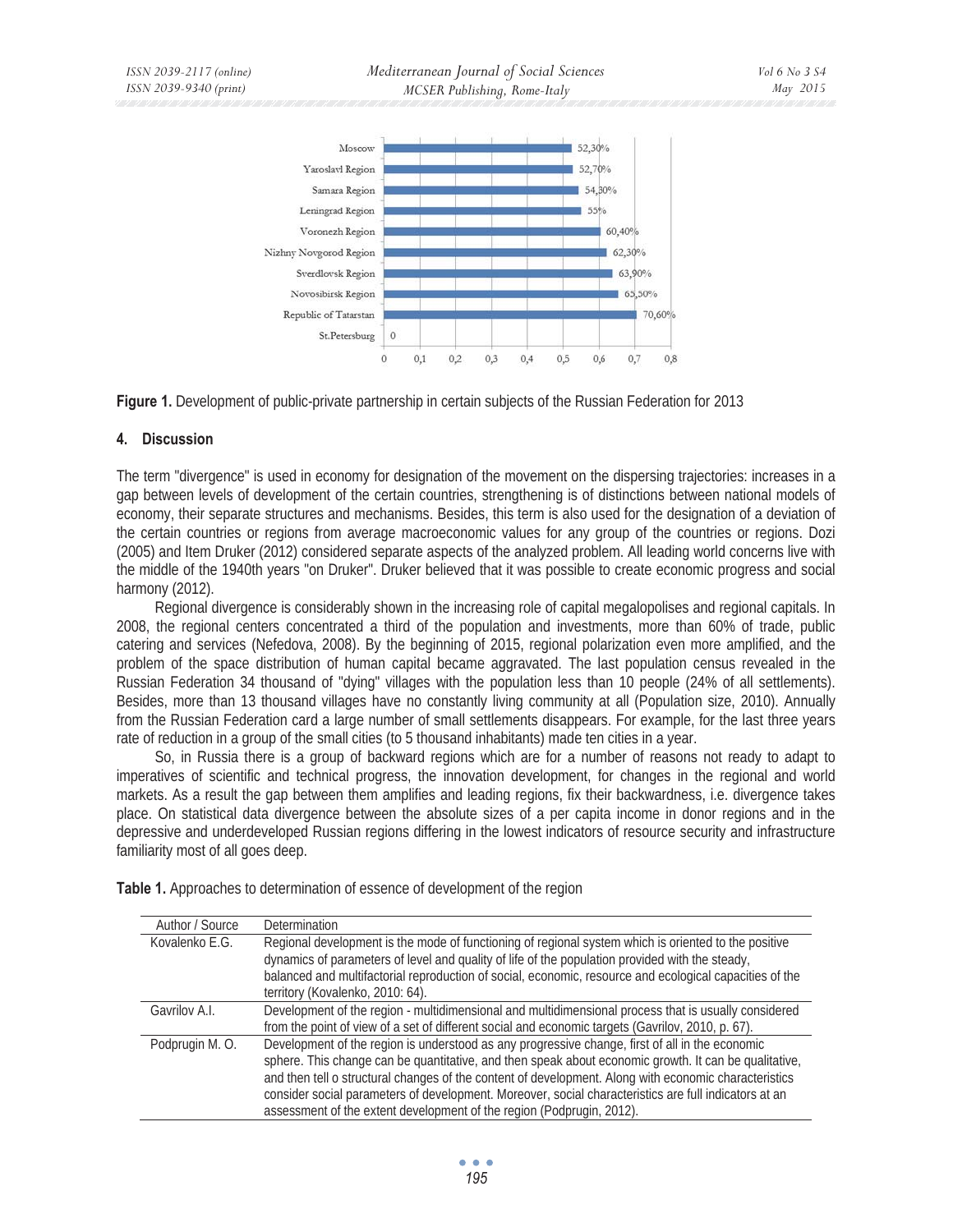Thus, authors express the similar point of view. However, we consider that Kovalenko E.G. most fully defines contents of this term. So, development of the region is usually considered from the point of view of a set of different social and economic targets. Even if it is only about economic development, it is often considered together with social and includes: a) increase in production and income; b) changes in institutional, social and administrative structures of society; c) changes in public consciousness, in traditions and habits.

Such understanding of regional development essentially distinguishes it from processes of mechanical growth or structural complications. For example, it is impossible to refer to original regional development unilateral saturation of the territory industrial facilities (the practice of development of the Russian North, Western Siberia, virgin lands).

The Main objective of regional economic development is the improvement of the population life quality. The purposes of the region development are the increase in the income, improvement of education, a food and health care, poverty reduction, improvement of environment, equal opportunities, expansion of a personal liberty, enrichment of cultural life, etc.

The essence of sustainable development assuming the dynamic process of the consecutive positive changes providing a balance of economic, social and ecological aspects has to be the cornerstone of forming of approaches to the problem resolution of territorial educations.

It is especially actual today when there is a transfer of the center of gravity of economic reforms on the level of regions and strengthening of their role in the implementation of the economic policy of the state.

Stability of regional development defines capability to keep and develop value of necessary parameters of population life quality within a threshold of safety or above it at fluctuations of the external and internal influences (political, social and economic, technogenic, climatic and other character) threatening with falling of quality of life of the population.

The term "sustainable development" causes disputes in the Russian literature. Its English original (sustainable development) is exposed to criticism as the phrase, doubtful from the point of view of formal logic. Even in the usual speech the concept "development" bears with itself energy, speaks about changes whereas the concept "steady" bears in itself a sense of an invariance and safety. As for the transfer accepted in Russia, it does not convey adequately meaning of the initial English term meaning "the development which is not undermining own premises and conditions" or "development which can be supported vaguely long". In Russian is not present for it and an exact semantic equivalent, it can be translated as the "self-sustaining", "equilibrium", "continuous", "balanced", "acceptable" development (Svetunkov, Zagranovskaya & Svetunkov, 2012, p. 29).

Long-term researches of regional inequality problems carried-out and analysis allowed to reveal the main mechanisms of convergence (figure 1) and to define set of the managerial measures promoting convergent development of regions: stimulation of the innovation activity and technology transfer, encouragement of production factor mobility, structural adjustment of economy of regions, development of interregional and international cooperation, stimulation of self-organizational processes, etc. These measures have to become a component of the strategy of management of social and economic and innovation development of regions.



**Figure 2.** Mechanisms of convergence of social and economic systems

The factors and the speed analysis of convergence which is carried out by a number of the Russian authors (Dyatlov, 2000), showed that the main premises, engines of convergence of regions in modern conditions are transport and construction. They promote most mobility of major factors of production. Influence on processes of convergence of the agricultural industry and the industry is multidirectional. Therefore for decrease in level of an interregional inequality, including in the innovation sphere, it is reasonable to concentrate when developing strategy of development of regions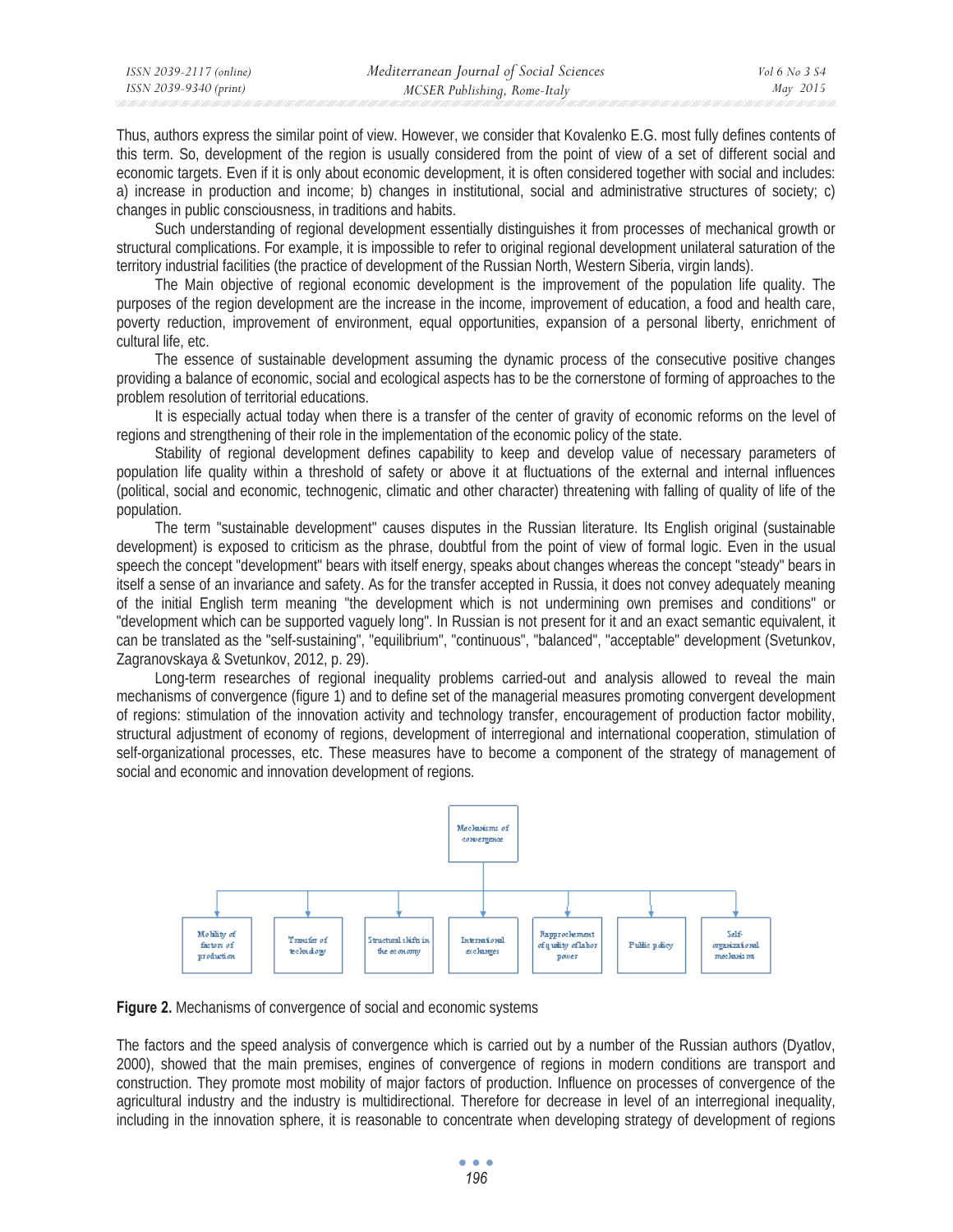| ISSN 2039-2117 (online) | Mediterranean Journal of Social Sciences | Vol 6 No. 3 S4 |
|-------------------------|------------------------------------------|----------------|
| ISSN 2039-9340 (print)  | MCSER Publishing, Rome-Italy             | May 2015       |

efforts and resources on development of infrastructure, the agricultural industry and the industry in the respective regions.

However experts note that globalization and integration processes happening in world economy cause dominance convergence processes, i.e. rapprochement of economies of the different countries and regions (Ryazantsev et al, 2014; Ryazantsev & Bozhenko, 2014 & Ryazantsev, 2007).

Some concepts of a hypothesis of convergence are mentioned in the modern economical literature. The greatest distribution was gained by two concepts – so-called beta and sigma convergence.

The concept of beta convergence ( $\beta$ -convergence) defines convergence as the process of "making up" at which poor regions have higher rates of economic growth. Beta convergence – negative dependence of rates of economic growth on an initial level of development of the countries and regions.

The sigma convergence (σ-convergence) is a decrease in time of the dispersion of levels of development of economic units. Hypotheses of β-convergence and  $\sigma$ - convergences are interconnected but are not equivalent. The analysis of the interrelation of  $\beta$ -and  $\sigma$ - convergences says that  $\beta$ -convergence is only a necessary condition  $\sigma$ convergences. So, in Russia process of  $\beta$  convergence is combined with  $\sigma$ - convergence. The Rather significant initial gap between rich and poor regions is the reason of this combination. It is so great that higher growth rates in poor regions are not capable to reduce in the short-term period it in absolute expression.

According to a convergence hypothesis, if the region economy at the initial moment is further from the provision of stable equilibrium, rates of its growth will be higher, than at the economy, which is closer to balance. Therefore, in the long-term period differentiation can disappear. Most often the hypothesis of convergence is applied to studying of distinctions and dynamics in the GDP level (VRP) per capita.

Absolute (unconditional) convergence is a rapprochement of levels of development of the countries and regions in time.

Conditional convergence of the countries (regions) means convergence of the countries to own steady states that means lack of real rapprochement of levels of development of the countries and regions.

Distinguish convergence in growth rates, in income levels and the performance of factors, understanding as it smoothing of distinctions between the countries (regions) on the corresponding indicator.

According to the degree of certainty, distinguish between deterministic and stochastic convergence.

Some authors considers, that in the Russian economy of the loudspeaker of an interregional inequality on real VRP per capita corresponds to model of conditional convergence, and stationary conditions of long-term balance of economies of regions significantly differ between regions (Iodchin, 2007).

In this work is offered the concept of convergent development of regions based on the application of the system and self-organizational approach. When developing the concept we recognize, that a phenomenon of convergence as the process of individual gradual integration, group (corporate) and public work can be opened via development mechanisms of social and economic systems. Its premises are structural and functional changes in these systems, which are in turn connected with the change of a ratio and role of the major institutes of public life – Institutes of self-organization and public administration.

The regional concept development is based on idea of harmonization of private, corporate and public concerns in the course of functioning of entrepreneurial, government and public institutions, and satisfaction of compelling needs of the main part of the population.

In countries with developed market relations of self-organization institutions plays a leading role, while the institutions of government regulation, in fact, appear complementary. The opposite pattern is observed in countries with economies in transition, where due to the need for government control and institutions regulation of the government must remain the leading and institutions of self-organization is expected to serve as complementary elements.

Immanent line of convergent national system consists in an equivalence of the dominating basic institutional orders. The process of convergence in such social and the economic system assumes the maximum complementarity of the specified orders. Thereby the characteristic sign of convergence of regional social and the economic system consists in an equilibration of institutes of self-organization and state regulation relatively each other. Therefore, the main benefit of a convergent model of development of social and economic system consists in the possibility of simultaneous use of potentials of the different institutional orders based on self-organization and public administration.

The concept "order" was introduced into scientific circulation by representatives of the German historical school, and then developed by Freiburg School. Development of this concept formed a basis for the creation of the theory of social market economy which idea of the organization became extremely popular in many countries. The German researcher, W. Eucken in work of "A basis of national economy" so, writes about an economic order: "Economic process always and everywhere proceeds within known forms, i.e. historically set economic order. Historically developed rules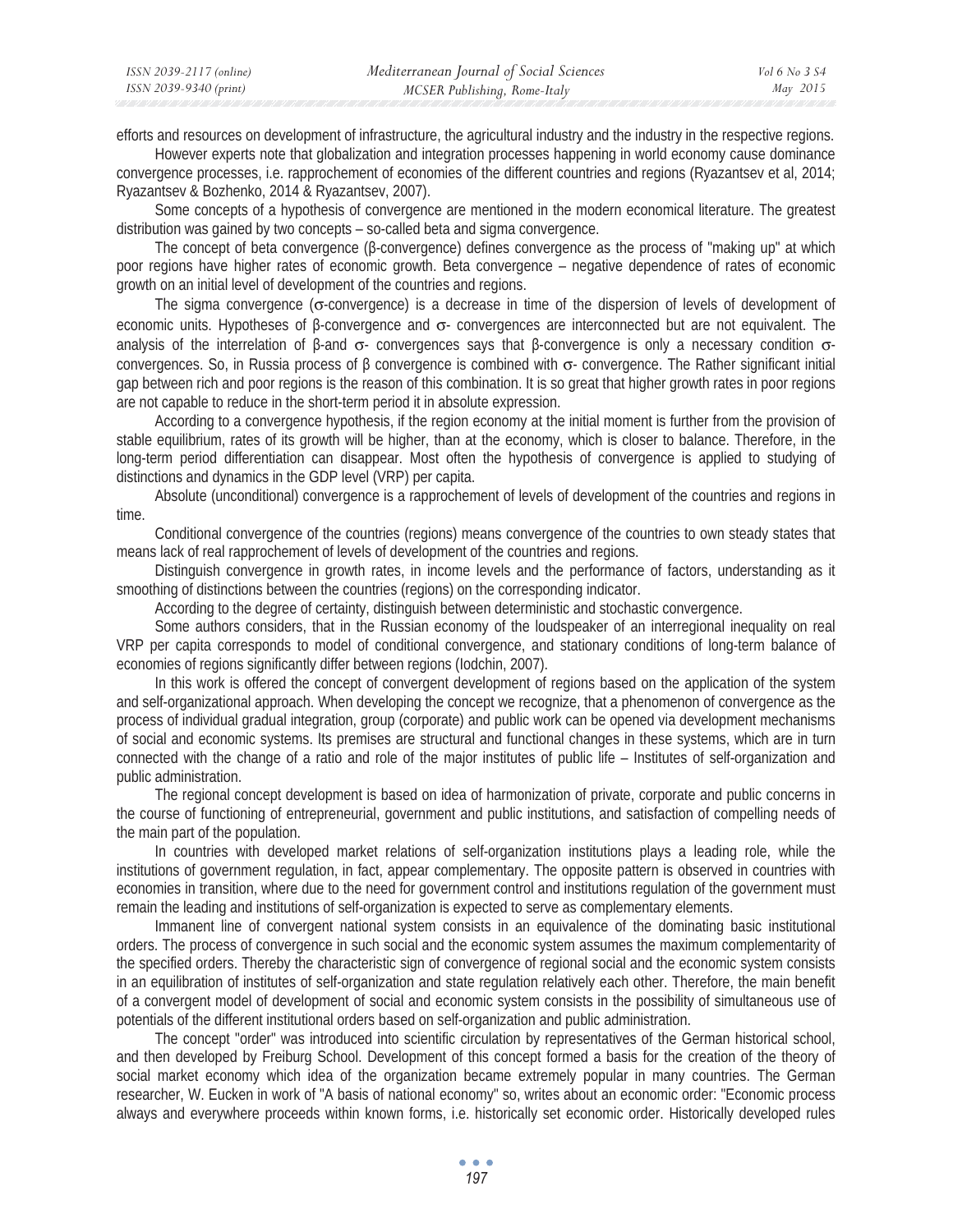could be bad, but without any order it is impossible to manage" (Eucken, 1996).

The economic order is understood as a set of the formal and informal institutes providing functioning of separate farms. These institutional systems arise during historical development or are established by the state. If expand an economic concept of order to scales of a social and economic order, in this case it is necessary to enter into the analysis a number of additional components, such as the public institutes, political and legal and other aspects characterizing difficult interrelation of economy and society (Afonosova, 2009). However innovation management problems development are so diverse and complicated that the further researches in this area including systems analysis and theoretical synthesis of activity of governing bodies of federal and regional levels in the conditions of headed for institutional transformation and modernization of economy are necessary. Except the use of traditional methods of management of the innovation development, it is necessary to develop the new approaches and managerial technologies providing creation of institutional conditions and incentives for effective implementation of the innovation activity.

#### **5. Conclusion**

Use in practice region economy management model development on the basis of a combination of convergence and divergence can lead to emergence of synergy effect of interaction of subjects of economic activity in the form of strengthening of their innovation activity, more effective diffusion of knowledge and technologies (thanks to positive and negative feedback), increases in efficiency of communication processes. The regional economic system thus can purchase new qualities and become steadier and effective.

Results of the conducted research allow to draw a conclusion that concept implementation of convergent development of regions, turning on of the stabilization mechanisms connected with carrying out effective economic and innovation policy can significantly correct trajectories of economic dynamics of backward and depressive regions, thus having kept growth rates of successful regions. Therefore, the formulated concept, recommendations about its application and management model convergent development of the economy of the region can form a methodological basis when developing a strategy for management of the development of the Russian regions. It is especially actual in the modern conditions, that are characterized by the proceeding sanctions policy of the leading western countries for Russia, decrease in the world prices for energy carriers, rate fluctuations of national currency, need of overcoming of effects of financial and economic and geopolitical crisis.

The offered regions convergent development conceptgent development realized in effective innovation, economic and regional policy is capable not only to prevent increase of an interregional inequality, but also to provide increase of growth rates of economy due to expansion of interregional integration, more rational use of resource and innovation capacity of regions, increases in production factor mobility and quality of a human capital in backward and depressive regions. The dynamics interregional level inequality researches conducted by the author allowed to draw a conclusion that in the Russian Federation scales of interregional differentiation on an average per capita cash income of the population there is much less than scales of interregional differentiation on shower VRP. Convergence of an average per capita cash income in the conditions of VRP divergence is per capita caused by a factor of strengthening of extent of centralization of the tax and budget system and increase of efforts of the federal center in the field of redistribution policy. The business case of the region in case of convergent way of development choice will represent model of mixed economy with equal provision of institutes of a public (state) and private property, institutes of public regulation and market self-regulation. Such model can provide achievement of strategic objectives and desirable standards of public welfare.

#### **References**

Afonosova, M.A. (2009). Management of the innovation development of the region in the conditions of institutional transformation of the economy. Abstract of the doctor of economics. SPb.

Gavrilov, A.I. (2010). Regional economy and management: Studies. A benefit for higher education institutions. - M.: UNITY-DANA. pp. 239.

Solow, R.M. (1956). A Contribution to the Theory of Economic Growth: Quarterly Journal of Economics, No. 70.

Short economic dictionary (2005). Under the editorship of A.N. Azriliyan. 3rd prod. Moscow: Institute of the new economy.

Nefedova, T.G. (2008) Stratification of the cities and suburban space of Russia: Materials IV of the international scientific conference "The Innovation Development and Economic Growth". Moscow, Russian university of the friendship of the people.

Number and placement of the population (2010). Results of the All-Russian population census of 2010 Moscow, Federal State Statistics Service of the Russian Federation.

Iodchin, A.A. Econometric modeling of interregional convergence in Russia (The abstract of the master's thesis). Moscow, Moscow State